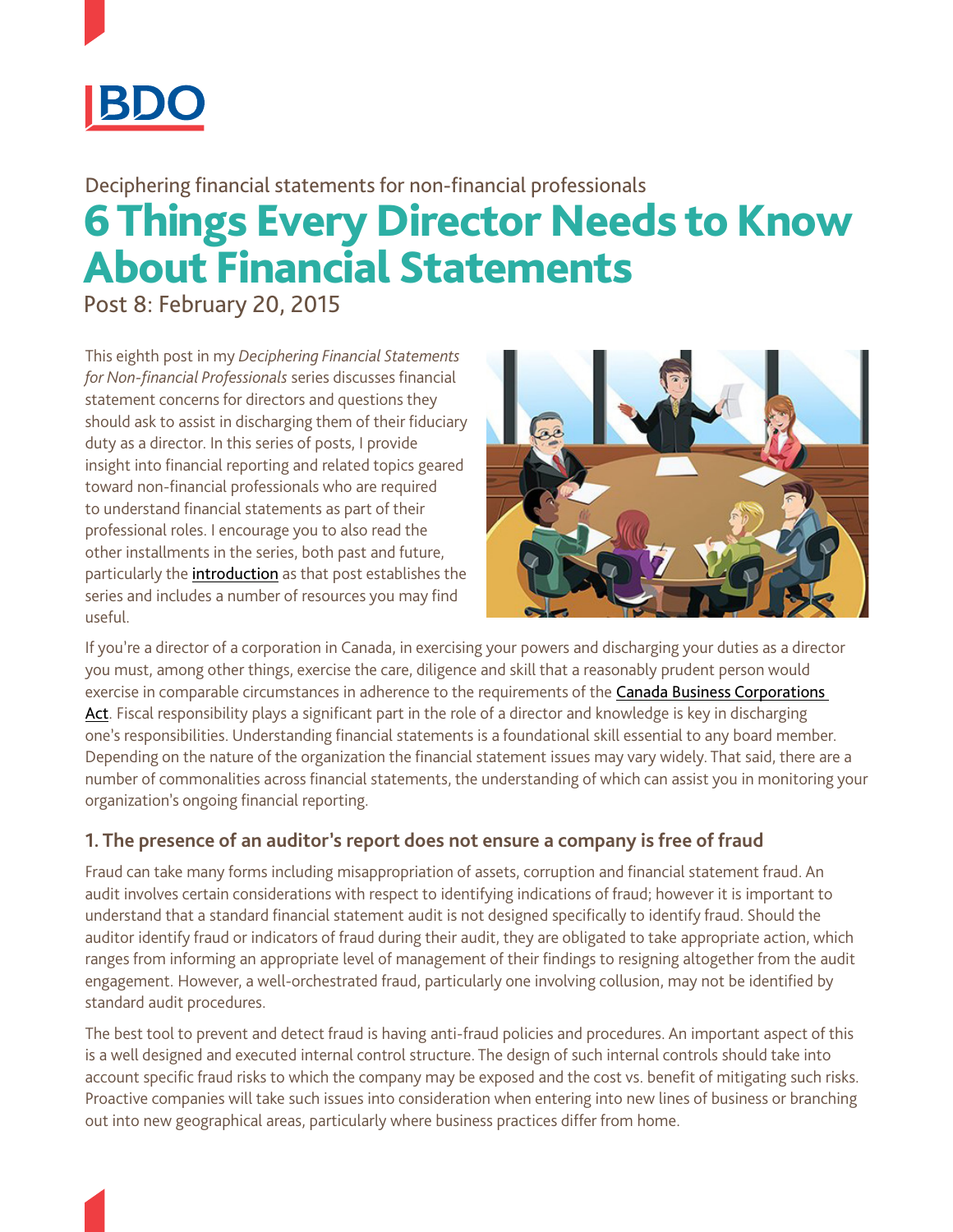If you do suspect that a fraud has occurred within your company, it may be necessary to bring in a [specialist](http://www.bdo.ca/en/Services/Advisory/Financial-Advisory/pages/Investigative-and-Forensic-Accounting.aspx) to assist in identifying and quantifying the fraud and suggesting measures to prevent similar frauds from occurring again. In addition, the specialist can assist is dealing with recovery options (insurance, civil or criminal), preserving evidence and employee termination options. The involvement of a third party is key given that there is a very high cost of fraud including reputation risk. A swift and professional approach to managing a fraud investigation will provide much-needed assurance to stake holders.

# **2. Most audits do not ensure that internal controls are well designed or carried out effectively**

A standard financial statement audit does involve an assessment of a company's internal controls, largely for two purposes (1) where internal controls may be tested to improve efficiency of the audit; and (2) to determine whether weaknesses in the internal control structure may give rise to audit risks. Further, when the auditor is considering internal control issues, they do so in the context of materiality, which often leaves smaller, yet operationally significant, weaknesses undetected. It is important that management and the Board not rely on a clean auditor's report as an indication that internal controls are functioning effectively. Management should periodically review the company's internal controls to ensure they remain appropriate and perform periodic tests of their effectiveness to ensure they're being carried out effectively.

An important caveat to the above is that there are specific audits carried out to test the design and effectiveness of internal controls, such as those performed for the issuance of a [Service Auditor Report](http://www.bdo.ca/en/services/assurance-and-accounting/assurance/pages/service-auditors-report.aspx). Such audits are carried out only in certain circumstances and typically only for organizations providing third party services, such as payroll providers. The resulting reports will clearly identify that they were for the purpose of testing internal controls.

The key here is to read the auditor's report and be sure you understand what they are expressing an opinion on.

# **3. An organization's management is responsible for the financial statements and the many decisions that factor into their preparation**

The preparation of financial statements involves a combination of science and art - a matrix of management judgments and estimates, selection of accounting policies, and interpretations of accounting standards. An auditor performs procedures to ensure that the position management has taken is appropriate within the relevant accounting standards, but it is management who makes the decisions and the picture that is presented through the financial statements reflects their position.

As the Board oversees the company's management, they should be asking management what alternatives have been considered in the selection of the company's accounting policies, in the determination of judgments and estimates and interpretation of accounting standards as significant items such as these can have a significant impact on the overall picture presented by the financial statements. This is especially true where the outcome appears illogical or counterintuitive. There are many cases where it simply isn't possible to present as pretty a picture as may be desired, but it's always good to ask what the alternatives are and what the results of those alternatives may look like.

At the end of the day, the goal is to provide transparent financial statement disclosure that demonstrates the spirit of the transactions the company has been a party to during the periods presented.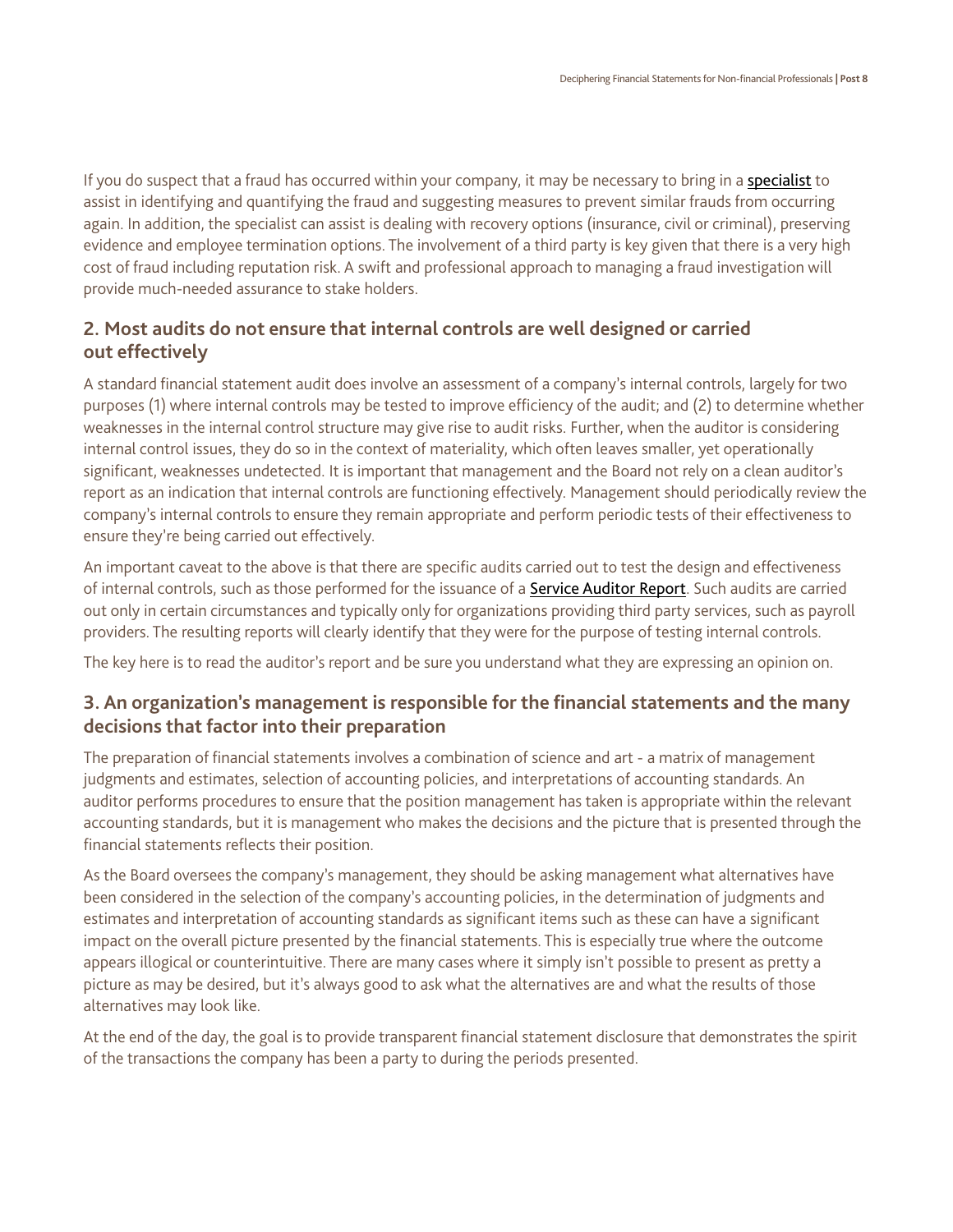### **4. Financial statements' reliability can vary widely**

In a [previous post](https://www.linkedin.com/pulse/20140725182427-11636973-deciphering-financial-statements-for-non-financial-professionals-post-2-how-reliable-are-these-financial-statements-anyway?trk=mp-reader-card), I discussed the various levels of assurance that may be provided on a set of financial statements, with that level of assurance indicating how reliable those financial statements may be. In the context of audited, reviewed or non-audited financial statements it is important for the Board, or any reader for that matter, to take into consideration the company's internal controls affecting financial reporting. Such internal controls include the standard 'checks and balances' but also include items such as the qualifications and experience of the individuals involved and their respective workloads.

As a company grows in complexity, it is important to ensure that staff supporting the financial reporting function are adequately trained, offered the opportunity to update their knowledge and, when necessary, are supplemented through the addition of consultants or other technical resources. Workload issues can also present a challenge, in both a growing and a shrinking company, in the preparation of accurate and timely financial information. Management should query such items to ensure the financial reporting personnel have the resources they require to produce a consistent, quality product. Should there be concerns about lack of such resources, the Board should dig deeper into the financial reporting to ensure its quality has been maintained and establish measures to remediate the issue.

#### **5. An audit does not ensure a company's operations are run efficiently**

By their nature, financial statements tell you what has happened in the past, information that may help form expectations of future results. This information is valuable from a big picture perspective, but reveals little about whether the company is well managed, has the right strategic direction, or is operating to its full potential. These finer details are vital to a company's ongoing health and require close attention from the Board and management.

To gain the necessary insight to evaluate these finer details, additional reviews (beyond those into the company's financial statements) may be advisable. The type and depth of these reviews will vary depending on scope and complexity and will need to be customized with the input of the Board and management. Depending on the internal resources available, a [consultant](http://www.bdo.ca/en/Services/Advisory/BDO-Consulting/Operations/pages/default.aspx) may be a good alternative to assist in designing and/or delivering such reviews and analysis.

#### **6. Financial statements require interpretation in order to evaluate a company's performance**

A company's financial statements present a wealth of information on which to evaluate its performance. However, it is up to the reader to evaluate and interpret that information. Such evaluation may include the review of supplementary information such as an aged payables listing; discussion with the company's finance personnel and management; or the application of financial analysis tools such as ratios. In a [previous post](https://www.linkedin.com/pulse/rationale-ratios-post-7-bryndon-kydd) I provided a number of ratios and similar tools that can be applied in the evaluation of a set of financial statements.

Many finance teams will prepare a monthly or quarterly report for the board's consideration that will include such information and analysis, the content of which should serve to assist the directors to evaluate performance and thus fulfill their fiduciary duty of oversight.